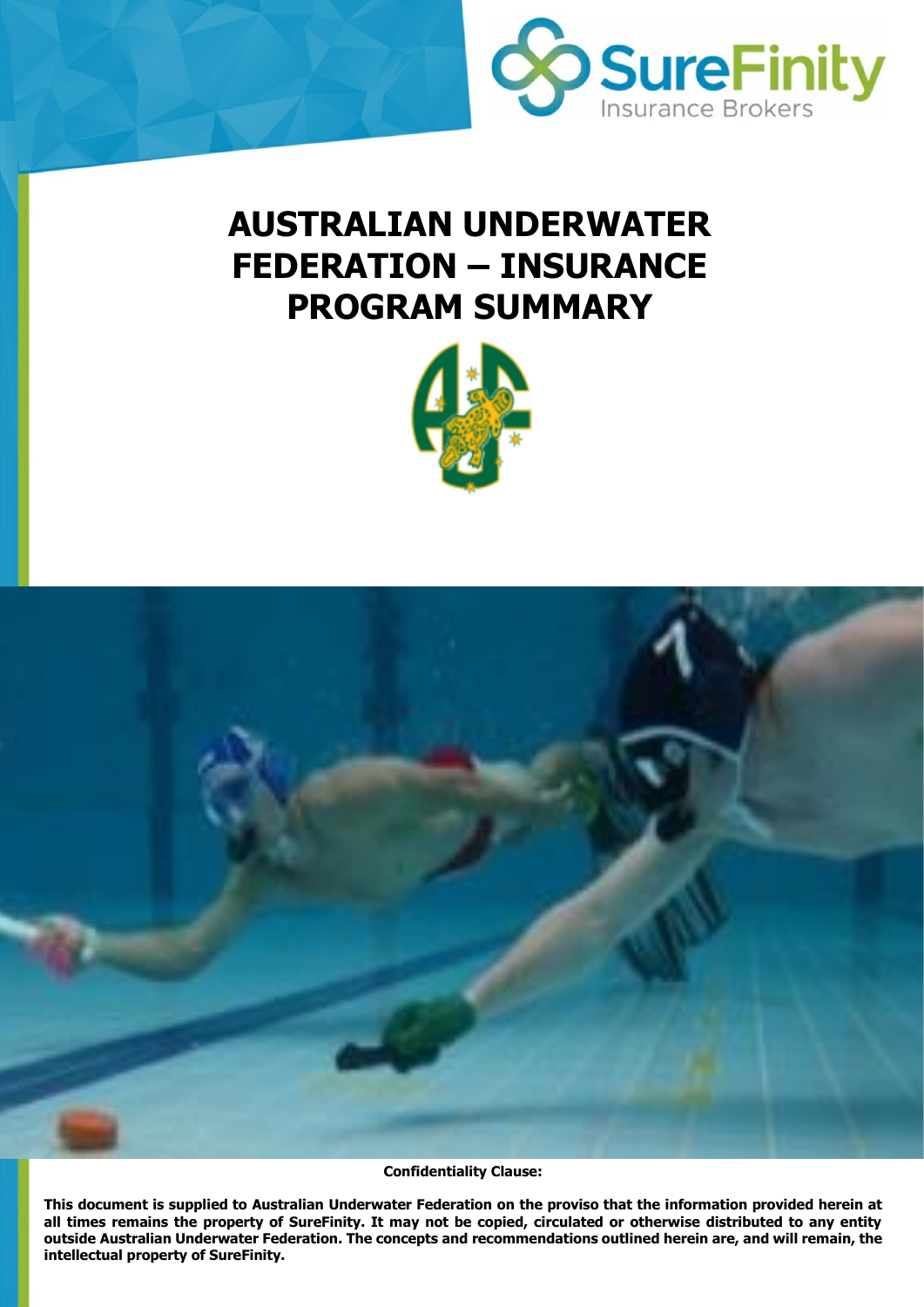

Dear Australian Underwater Federation Members

It is with great pleasure that SureFinity submits the 2021/2022 Australian Underwater Federation Insurance Summary and eagerly await the opportunity to work in partnership with Australian Underwater Federation & all stakeholders.

The purpose of this document is to provide an overview of some of the main covers of the policies along with advice on how to make a claim.

Please note that the cover is not comprehensive and we recommend that all members consider their own individual needs in relation arranging your own Private Health, Life and Income Protection insurance to supplement this cover.

**WHO IS COVERED? -** Australian Underwater Federation Inc. and its National Commissions, affiliate State Bodies and Clubs, registered participating teams and members, referees, coaches, officials, first aid personnel, administrators and voluntary workers of these bodies.

**WHAT ACTIVITIES ARE COVERED?** Cover is limited to "bodily injury" whilst:

- Take part in SANACTIONED competition, game, performance or training session for Scuba Diving, Spearfishing, Underwater Hockey, Snorkelling, Fin Swimming and Underwater Rugby, Underwater Photography & Pool Apnoea Diving (controlled indoor environment) not ocean diving.
- Take part in SANACTIONED club, international and national events, competition, game, performance or training session (as per existing AUF COP) for Scuba Diving & Spearfishing.
- Instructing courses and qualification programs for Scuba Diving & Snorkelling to CMAS qualification.
- Attend a sanctioned social function.
- Travel to or from a competition, game, performance, sanctioned social function, training session, administrative, fundraising or volunteer activity.
- Stay away from their home to take part in a competition, game, performance, training session or administrative activities.
- Are engaged in administrative, fundraising or volunteer activities.

**WHAT IS A BODILY INJURY?** Bodily Injury means an injury which, occurs solely and independently of any other cause; and

(a) is sustained by an Insured Person during the Activities of the sport;

(b) is sustained by an Insured Person during the Period of Insurance;

(c) is caused by an Accident, (means a sudden, unexpected, unusual, specific event which occurs at a definable time and place); and

(d) Occurs solely, directly and independently of another cause, including any illness, sickness, disease, pre-existing physical or congenital conditions or heatstroke, except illness or sickness directly resulting from, or medical or surgical treatment rendered necessary by such Injury. Any injury from being under the influence of drugs or alcohol or criminal acts is excluded.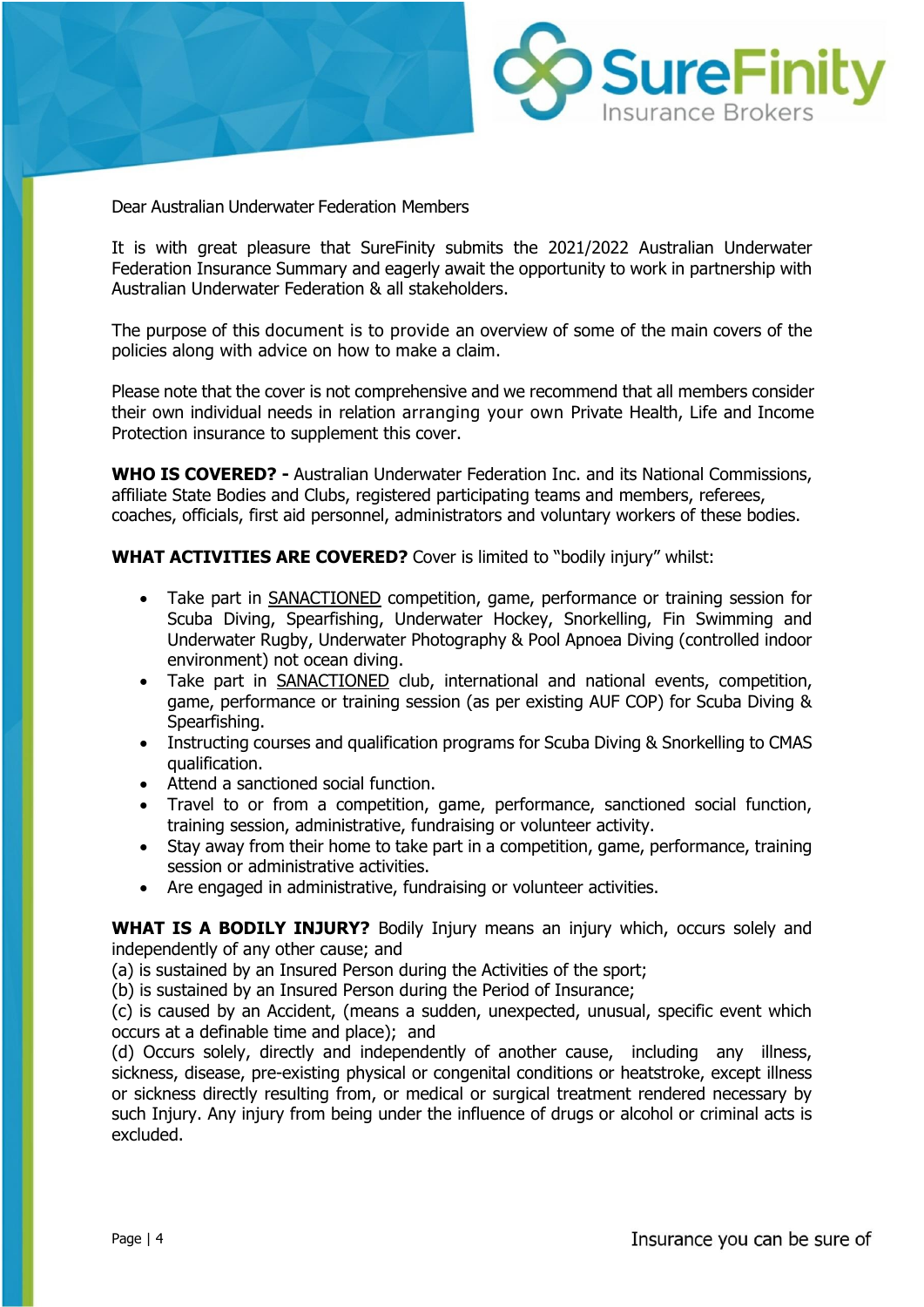**KEY BENEFITS TABLE:** Details of the cover provided under the Policy are below. Any expenses must be incurred within 12 months of the insured person sustaining the injury.

| <b>COVER DETAILS</b>                                                            | <b>COVERAGE BENEFITS</b> |
|---------------------------------------------------------------------------------|--------------------------|
| <b>CAPITAL BENEFITS</b>                                                         | \$50,000                 |
| - Under 18 limit                                                                | 100% of limit            |
| <b>NON MEDICARE MEDICAL EXPENSES - Cover will only apply if treatment</b>       |                          |
| has been certified necessary by a legally qualified medical practitioner to a   |                          |
| registered provider.                                                            |                          |
| - Limit<br>- Benefit                                                            | \$1,500                  |
| - Excess                                                                        | 85%                      |
| PLEASE REMEMBER: Medicare Costs for the Gap cannot be claimed for.              | \$200                    |
| Unfortunately, the Health Act does not allow for any general Insurer to provide |                          |
| any cover in regard to medical expenses for which any Medicare benefit is       |                          |
| payable. This includes what is known as the Medicare gap.                       |                          |
| <b>PARENTS ALLOWANCE</b>                                                        |                          |
| - Daily benefit                                                                 | \$25                     |
| - Maximum benefit                                                               | \$1,500                  |
| - Excess                                                                        | Nil                      |
| <b>LOSS OF INCOME (WAGE EARNERS)</b>                                            | <b>NOT INSURED</b>       |
| STUDENT ASSISTANCE (FULL TIME STUDENTS UNDER 20 YEARS                           |                          |
| OF AGE)                                                                         | <b>NOT INSURED</b>       |
| HOME HELP (STAY AT HOME PARENTS/GUARDIANS)                                      |                          |
|                                                                                 | <b>NOT INSURED</b>       |
| <b>FUNERAL EXPENSES</b>                                                         | \$5,000                  |
| <b>ANCILIARY NON MEDICAL EXPENSES</b>                                           |                          |
| - Travel expenses to receive treatment                                          | \$1,500                  |
| <b>HOME MODIFICATION</b>                                                        | \$10,000                 |
| <b>REHABILITATION BENEFITS</b>                                                  |                          |
| - Vocational Tuition                                                            | \$3,000                  |
| - Gym Membership etc.                                                           | \$500                    |
| <b>IN MEMORIAM BENEFIT</b>                                                      | \$1,000                  |
| <b>HOME NURSING CARE</b>                                                        |                          |
| - Weekly benefit                                                                | \$300                    |
| - Benefit period                                                                | 52 weeks                 |
| - Excess                                                                        | 1 week                   |

## **COVER FOR AFFILIATED STATE & CLUB ENTITY COVER**

| <sup>1</sup> Public & Products Liability | \$20,000,000     |
|------------------------------------------|------------------|
| <b>Professional Indemnity</b>            | ,000,000<br>-\$5 |

SureFinity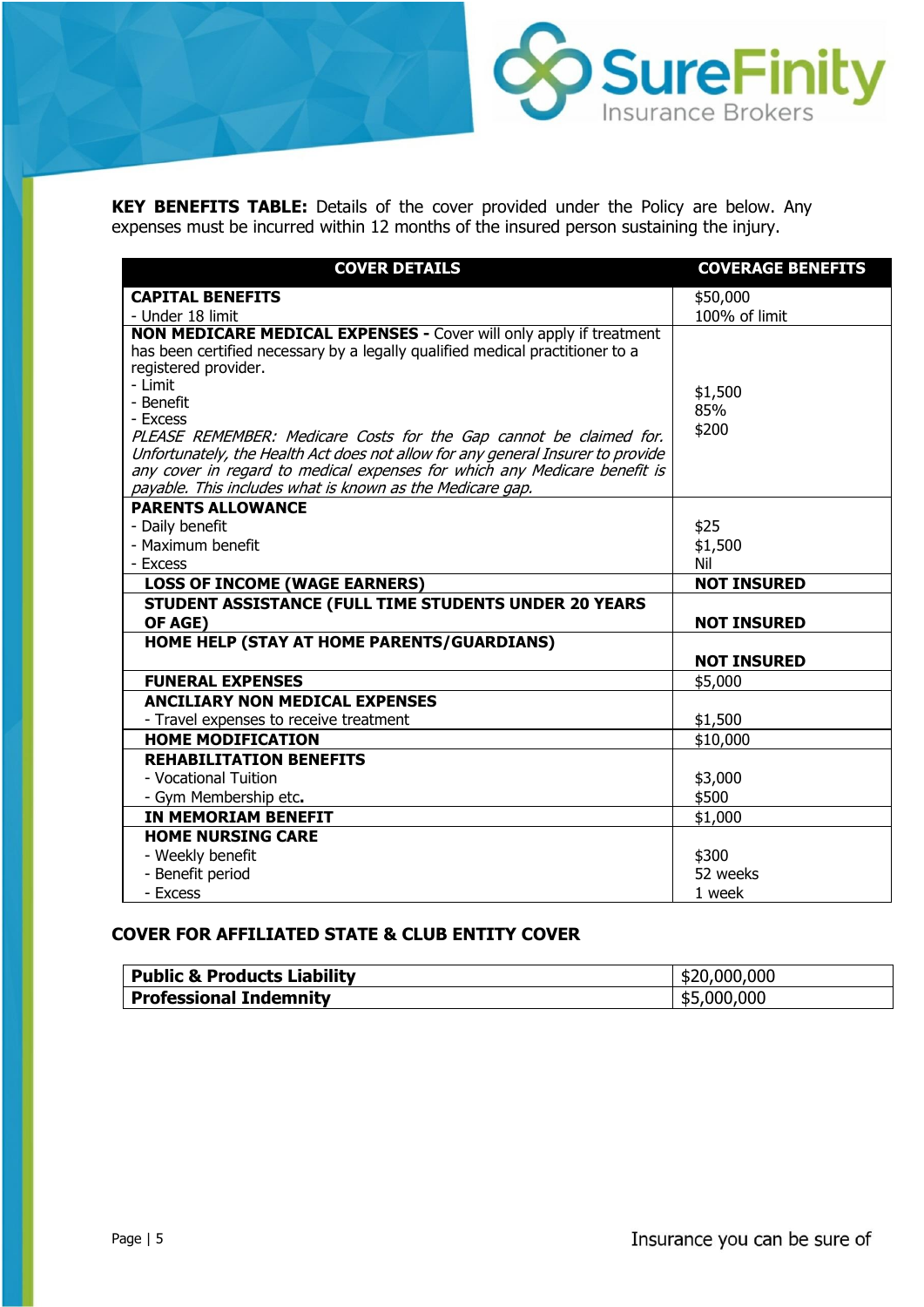

#### **HOW TO MAKE A CLAIM?**

#### **Personal Accident/Sports Injury Claims**

- 1. All claims must be notified to or SureFinity within 30 days of the accident, injury or damage occurring. Please notify us by obtaining the relevant claim form via:
	- Phone our office to obtain the claim form, 1300 450 663; or
	- Obtain a claim form at the Australian Underwater Federation website.
	- Email to [admin@surefinity.com.au](mailto:admin@surefinity.com.au)
- 2. Complete the claim form, providing as much information as possible including supplying original receipts, and submit this to our office, via fax or post.

#### **Please note:**

- Claims for treatment given by a chiropractor, masseur, naturopath, osteopath or physiotherapist must be accompanied by a referral from a registered medical doctor;
- Complete ALL sections on the front of the Sports Injury Claim Form;
- Have your appointed Australian Underwater Federation representative fully complete the club declaration;
- When you are satisfied everything is completed correctly, please sign and date the Claim Form at the bottom of the second page;
- Have your attending doctor complete the Medical Statement including period of your incapacity;
- If you are a member of a Private Health Fund, please claim from them first and then forward your rebate statement, account and receipt to us when you completely finish treatment.

### **Liability Claims - Do not admit liability or discuss possible negligence with any parties.**

If an incident occurs that is likely to cause a claim:

- 1. Contact our office immediately of any incident.
- 2. Take all necessary precautions to protect the person or property from further loss or damage.
- 3. Obtain all details of each party involved, including any witnesses.
- 4. Do not provide statements, either verbally or in writing, to any party unless such is acting on behalf of your Insurer or for your organisation.

Forward any correspondence received from any party to our office and do not enter into any replies, as this will be taken care of you our office or your Insurer.